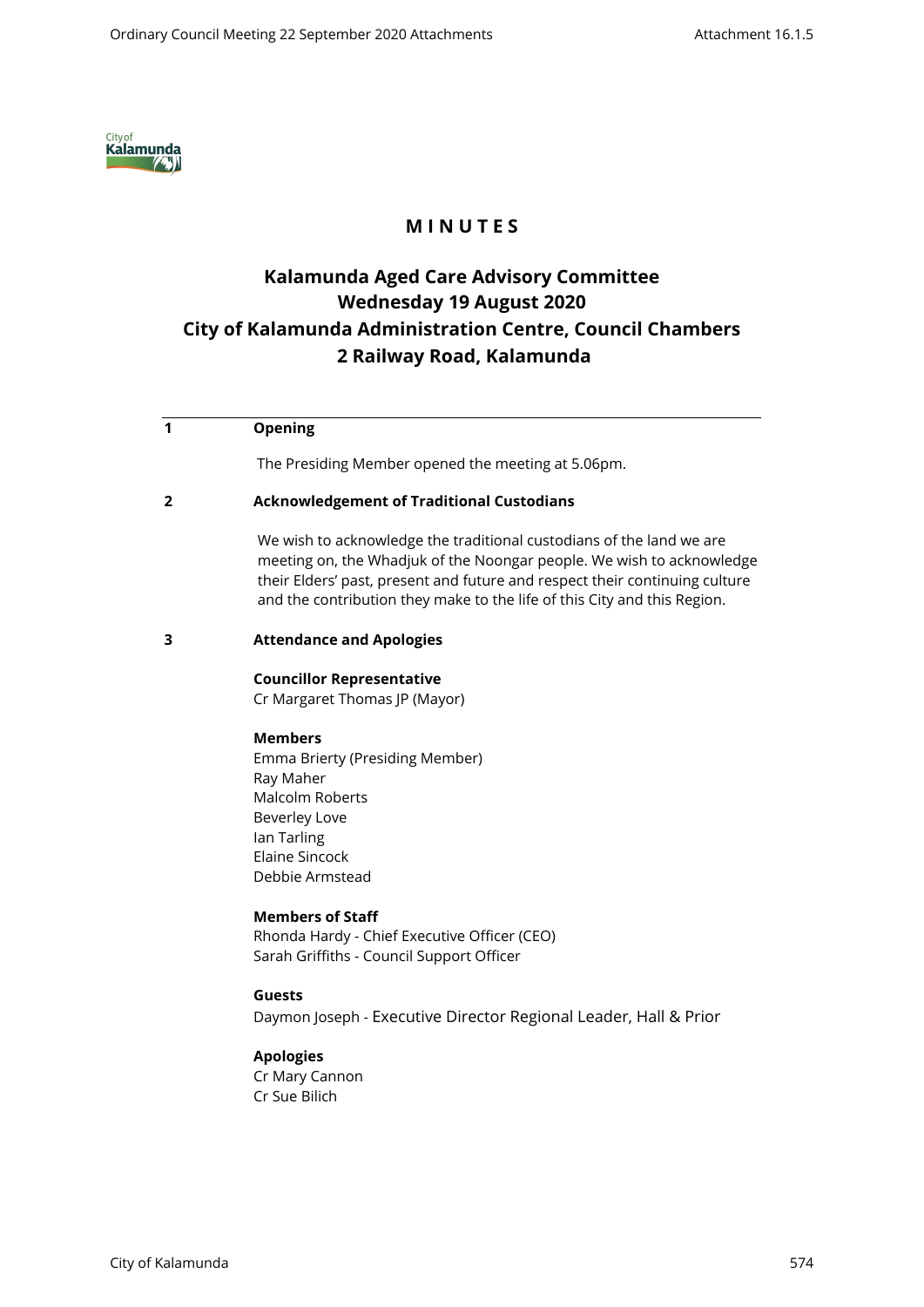Kalamunda Aged Care Advisory Committee Meeting 19 August 2020

#### **4 Confirmation of Minutes**

That the Minutes of the Kalamunda Aged Care Advisory Committee Meeting held on 4 March 2020, as published and circulated, are confirmed as a true and accurate record of the proceedings.

Moved: Malcolm Roberts

Seconded: Cr Margaret Thomas

Vote: Carried Unanimously

#### **5 Disclosure of Interests**

- 5.1 Disclosure of Financial and Proximity Interest
	- a. Members must disclose the nature of their interest in matter to be discussed at the meeting. (Section 5.56 of the *Local Government Act 1995*.)
	- b. Employees must disclose the nature of their interest in reports or advice when giving the report or advice to the meeting. (Section 5.70 of the *Local Government Act 1995*.)
- 5.1.1 Nil.
- 5.2 Disclosure of Interest Affecting Impartiality
	- a. Members and staff must disclose their interest in matters to be discussed at the meeting in respect of which the member or employee had given or will give advice.
- 5.2.1 Nil.

#### **6 Correspondence**

- 6.1 Correspondence In
- 6.1.1 Nil.
- 6.2 Correspondence Out
- 6.2.1 Nil.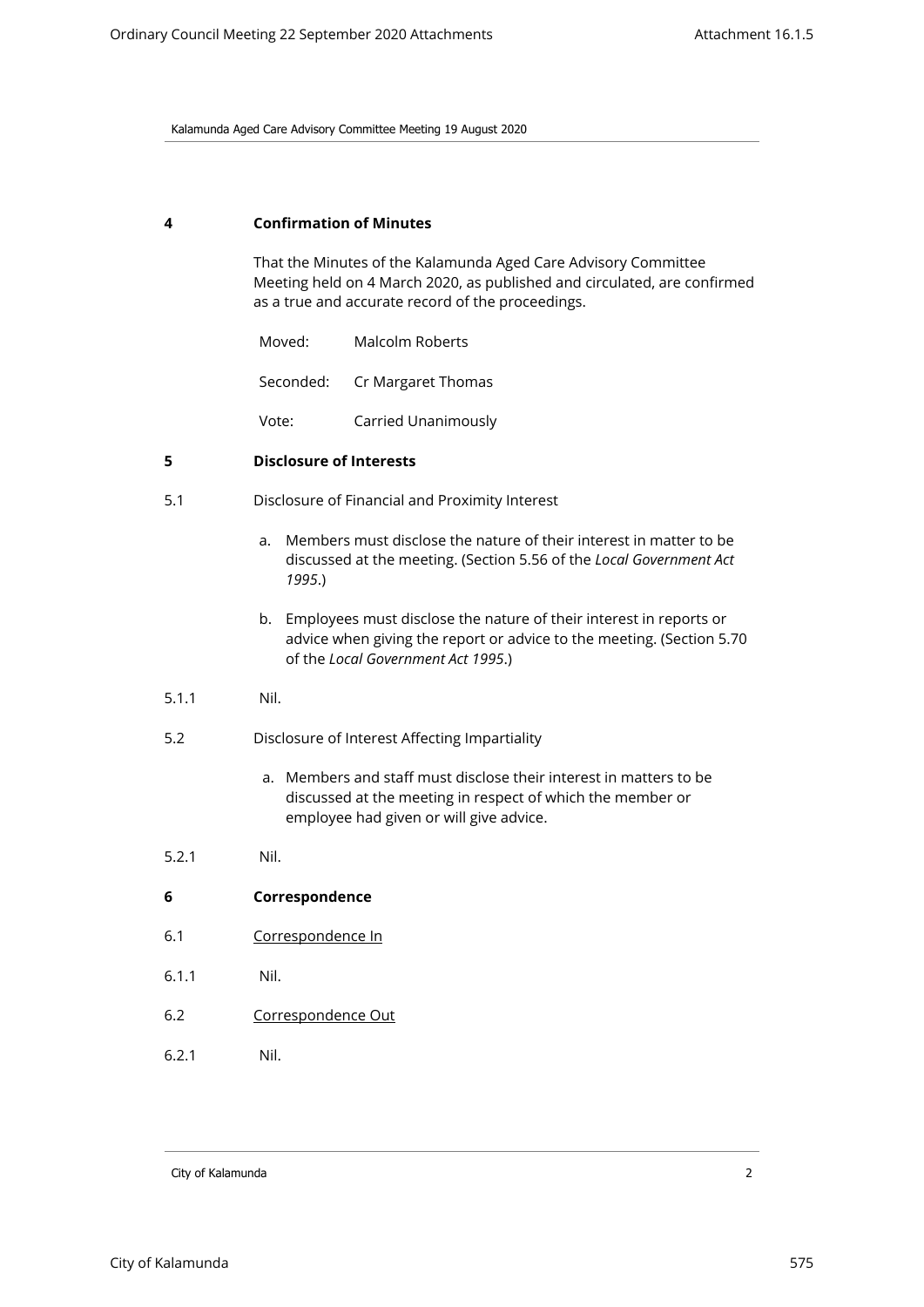Kalamunda Aged Care Advisory Committee Meeting 19 August 2020

#### **7 Questions or Deputations**

7.1 Nil.

#### **8 Presentations**

8.1 Daymon Joseph, Executive Director Regional Leader, Hall & Prior

Mr Joseph presented an update to the committee on the progress of the Hall and Prior development in High Wycombe.

The Committee sought clarification on several aspects of the development.

Mr Joseph offered the opportunity to the committee to visit the facility. The committee expressed interest in the opportunity to hold a meeting at the facility.

#### **Action**

Arrangements to be made to hold a meeting of the Aged Care Advisory Committee at the Hall and Prior facility in High Wycombe when things return somewhat to normal from COVID.

#### **9 Reports from City of Kalamunda**

9.1 Site Matrix Update

The Matrix was distributed with the Agenda, there were no queries.

9.2 City of Kalamunda Projects Update

The CEO provided a presentation on certain aged care projects within the City

#### **10 General Business**

10.1 COVID – Impact on Aged Community

The presiding person raised this as a concern about how COVID has impacted Aged Care facilities in the East, we have been fortunate here and need to be aware incase of a second wave here and learn from actions taken/not taken over there. One concern was the ratio of staff to patients and how to get this reviewed.

City of Kalamunda 3